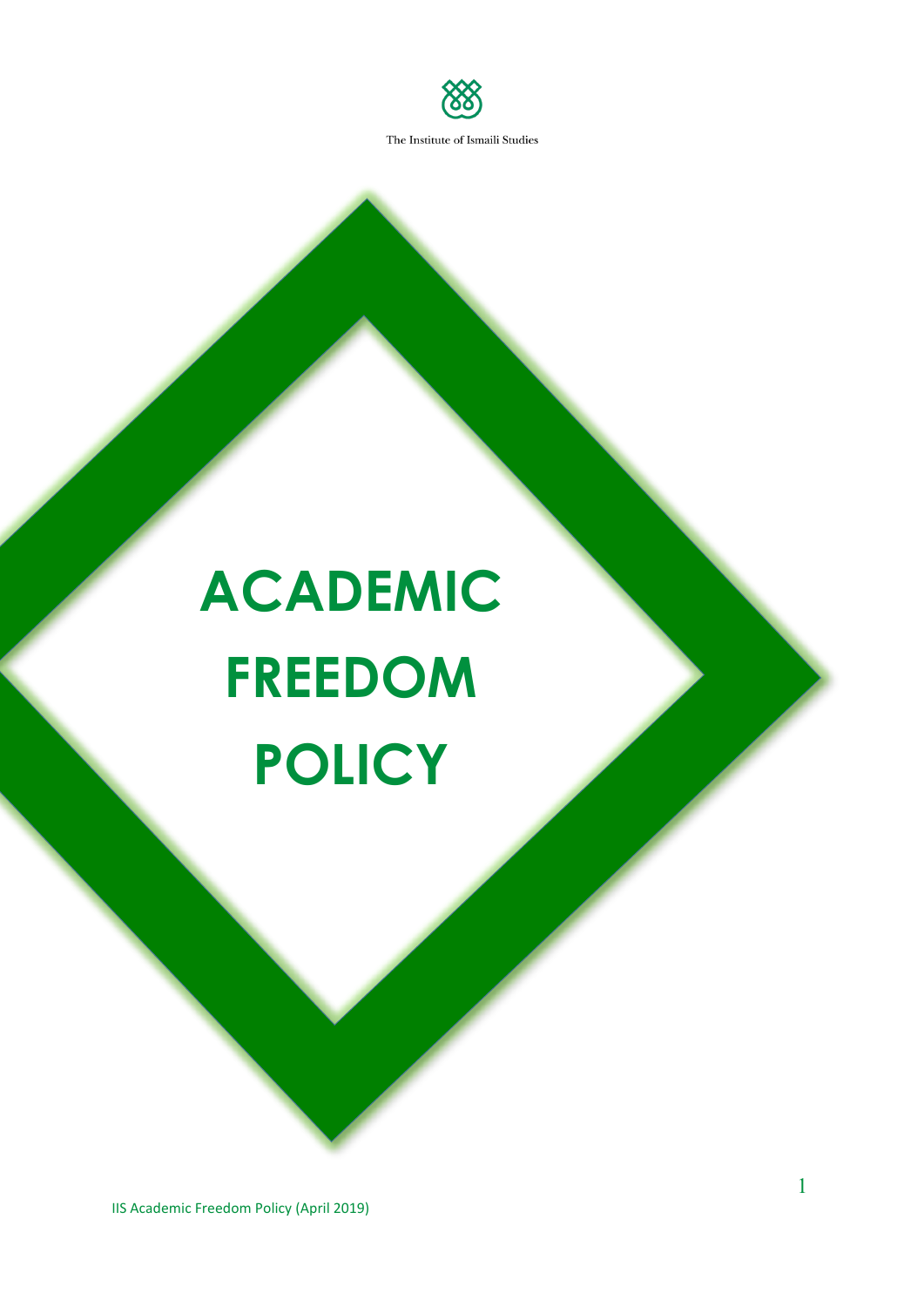

## **1. Introduction and scope**

The Institute of Ismaili Studies (IIS) was established in 1977 by His Highness the Aga Khan,  $49<sup>th</sup>$ hereditary Imam (spiritual leader) of the Shia Imami Ismaili Muslims, with a mandate to promote scholarship and learning on Muslim cultures and societies in both historical and contemporary contexts. Its academic and educational activities promote an academic understanding of the diversity of expressions within Islam and its relationship with other religious traditions as well as the secular world. Within this broad span it pays special attention to research into, and disseminating knowledge relating to, the religious, spiritual and cultural heritage of the Shia Imami Ismaili Tariqah of Islam and its relationship with the wider world. The Institute's programmes encourage a perspective which is not confined to the theological heritage of Islam and promote an interdisciplinary approach to the study of Islamic history and thought. Pluralism and diversity are integral to the mandate of the IIS and are enshrined in its policies and practice.

The IIS promotes and facilitates constructive dialogue on matters relevant to its mandate and it has a responsibility to communities associated with it as well as the wider society constituting its environment.

As an inclusive institution the IIS:

- Values pluralism and diversity and the contribution of different perspectives, ideas and knowledge including the right of individuals to hold different beliefs and views.
- Respects the principle of freedom of expression in published works as well as in contributions to discussions and academic debate.
- Treats others, including those who may hold different beliefs or opinions, with the respect, courtesy and dignity implied in its mandate.

The regulatory framework for higher education of the Office for Students (OfS) requires all registered providers to satisfy its management and governance conditions, including the requirement to uphold specified public interest governance principles. These include the principle of academic freedom as set out below:

"Academic freedom: Academic staff at an English higher education provider have freedom within the law:

- to question and test received wisdom and;
- to put forward new ideas and controversial or unpopular opinions without placing themselves in jeopardy of losing their jobs or privileges they may have at the provider."

The IIS has developed this Policy Statement in order to address the public interest governance requirement through the formalisation of its approach to academic freedom.

For the purposes of this policy, staff also includes consultants and contractors carrying out work for the IIS. This Policy Statement sets out the IIS's commitment to upholding academic freedom in a manner consistent with its legal and regulatory responsibilities. All members of academic staff and members of the management of the IIS are required to be aware of and comply with this Policy Statement. This Policy Statement should be read in conjunction with other related policies such as the policy on freedom of speech.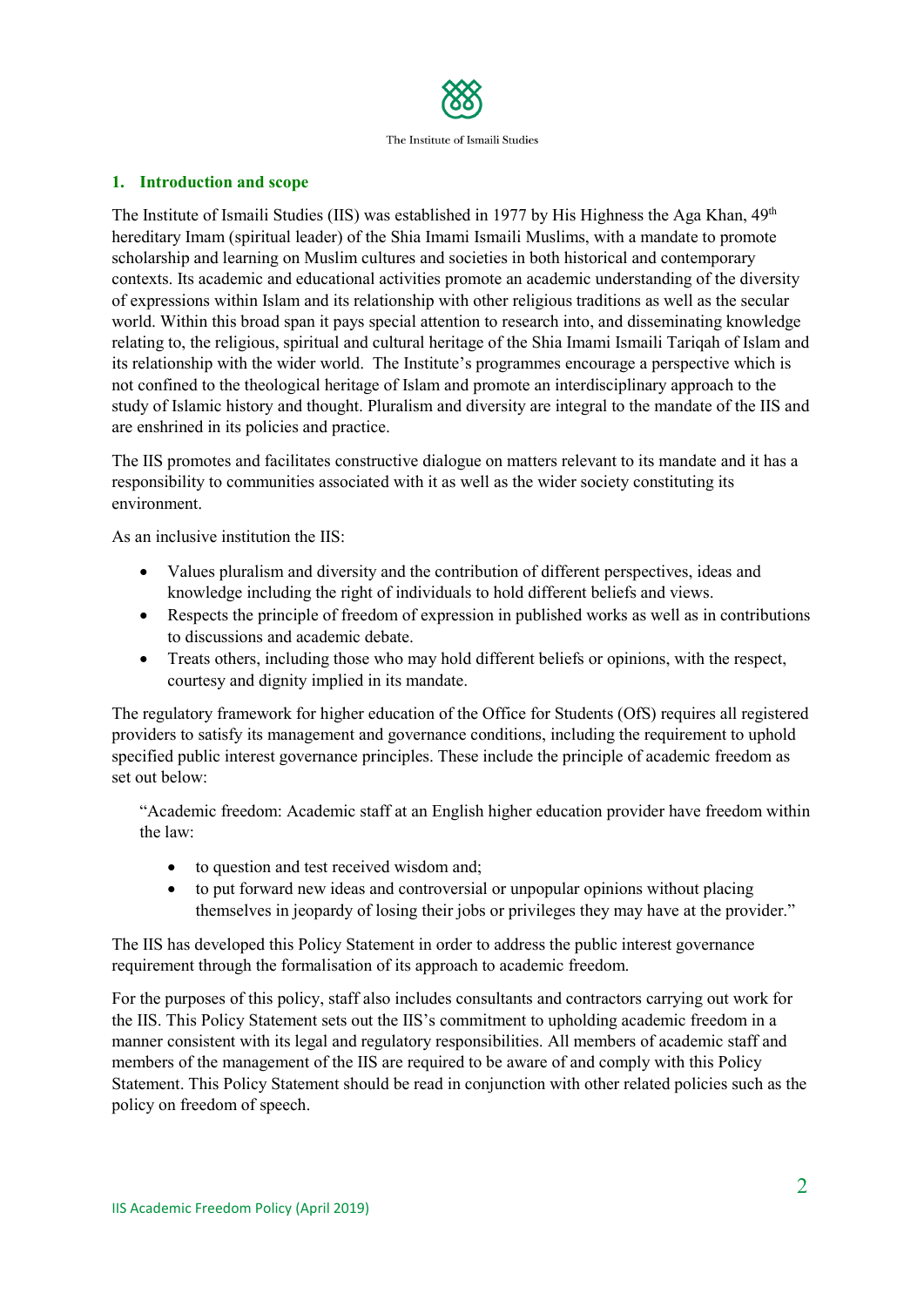

## **2. Legal context**

The Higher Education and Research Act 2017 (HERA) extends the scope of earlier legislation relating to academic freedom by applying it to all English higher education providers.<sup>[1](#page-2-0)</sup> The right to academic freedom is not an unqualified right and is restricted to freedom within the law as determined by criminal and civil law.

The nature of the IIS's mandate involves scholars and researchers who wish to present and publicise their findings internationally, including in some countries with different conventions with regard to academic freedom. The academic staff of the IIS must abide by the law of any country he/she is visiting for the purpose of teaching and research. The IIS reserves the right to restrict or limit the ability of its scholars and researchers to exercise academic freedom in certain contexts either as a consequence of legal or political restrictions in those jurisdictions and/or where it perceives a risk to the personal safety of any member of staff, or of the audience, or of any participants or of any communities affected.

## **3. Distinction between Academic Freedom and Freedom of Speech**

This policy on academic freedom applies specifically to members of academic staff. The policy on freedom of speech applies to all members of staff, students, visiting speakers and external guests.

## **4. Policy Statement**

The IIS is committed to fulfilling its legal and regulatory obligations to ensure that academic freedom within the law is enjoyed by members of academic staff. As an institution of academic learning, teaching and research, all members of its academic community have freedom within the law to question and test received wisdom, to put forward new ideas and to hold and express opinions.

The IIS respects the academic freedom within the law of its academic faculty to research, teach, publish or communicate ideas in an academic context, without detriment to their employment or employment privileges. This academic freedom does not accommodate the research, teaching, publication or communication of ideas that are unlawful, cause deliberate offence to any community including communities of faith, incite hate or violence, foment discord or promote discrimination, extremist ideologies or terrorism.

The IIS's distinctive mandate ultimately defines the areas of its teaching, research and scholarship with the expectation that its academic activities will contribute to the advancement of scholarship and learning on Muslim cultures and societies, both historical and contemporary, and to a better understanding of their relationship with other societies and faiths.

Members of staff must respect their colleagues and students when exploring ideas or opinions in their teaching and academic debates and must not promote views that might be considered discriminatory, hateful, offensive, or inciting violence or that are libellous or defamatory.

Where research or an area of study may involve the exploration of, or research into, discriminatory practices or controversial ideas as a legitimate focus for academic enquiry, such research, or fieldwork, should be undertaken and communicated in a way that is not likely to place any members

 $\overline{a}$ 

<span id="page-2-0"></span><sup>&</sup>lt;sup>1</sup> Section 202 of the Education Reform Act 1988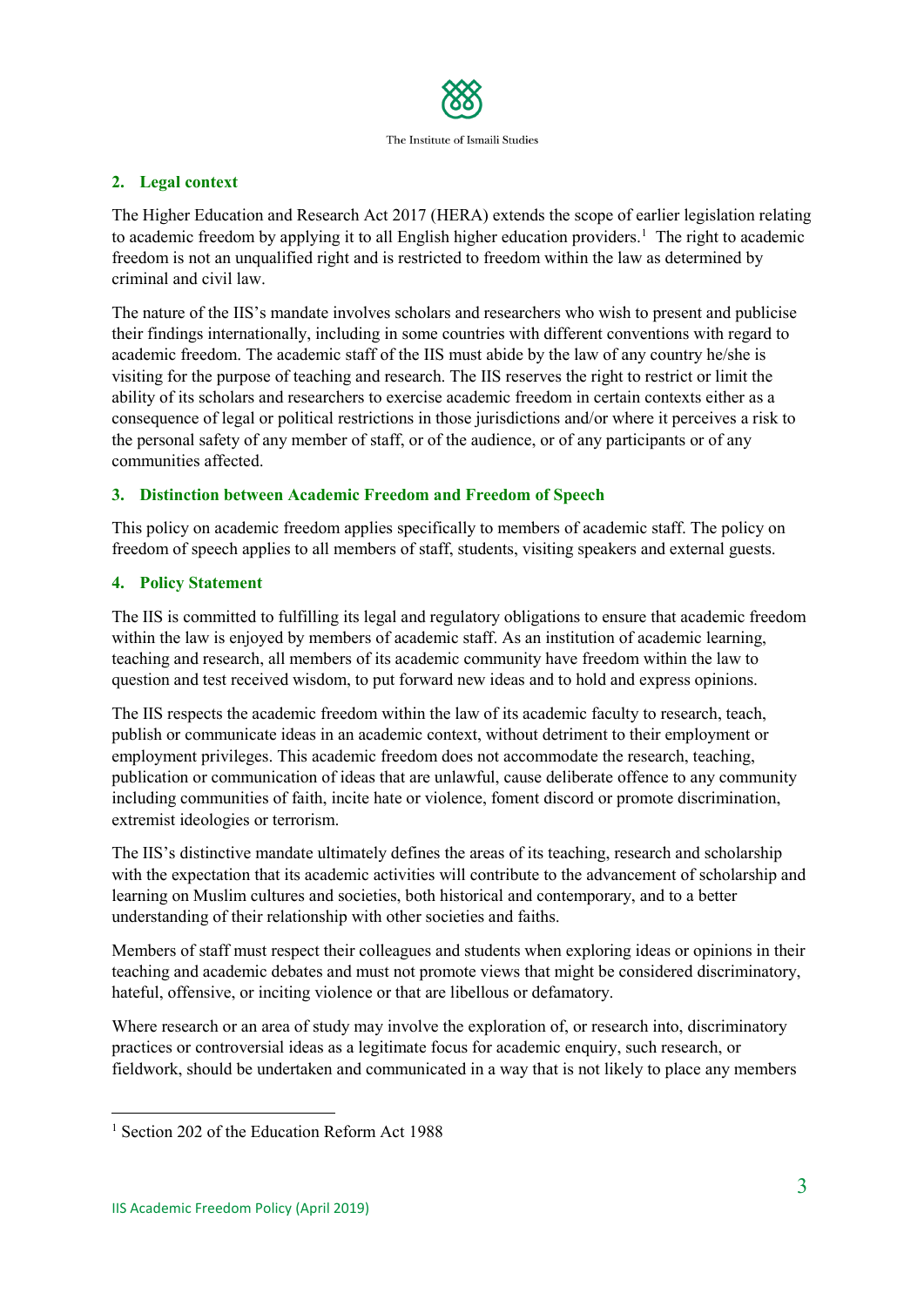

#### The Institute of Ismaili Studies

of staff, students or the communities that the IIS serves in jeopardy and should recognise that there may be legitimate grounds not to publish or disseminate knowledge, for example where such publication or dissemination, including through events, may expose or exacerbate sensitivities that may present a risk to, or have a damaging impact on, an individual, institution or community.

This Policy is based on the following principles:

- We respect the right of individuals to express their ideas and to challenge ideas or opinions with due regard to the principles of sound evidence and/or reasoned argument.
- We recognise the contribution of different perspectives, ideas and knowledge, and respect diversity and plurality.
- We acknowledge the importance for researchers and scholars to apply techniques and methodologies consistent with the academic conventions of their discipline.
- We will not permit or facilitate individuals or activities that may support or encourage individuals to be drawn into extremist ideologies or terrorism, incite violence or hatred or foment discord.
- We will enable academic staff to exercise their right of academic freedom within the law providing they maintain the reputation of the IIS and do not engage in activities that may have a damaging impact on communities that IIS works with or that do not accord with the IIS's mandate.
- We will make every reasonable effort to minimise the risk of any harm arising for any person, institution (including the Ismaili Imamat) or community (including the Ismaili community worldwide).
- We maintain an appropriate distinction between scholars' own opinions, research and academic writing and those of the IIS, including those that may be approved for publication and dissemination by the IIS.